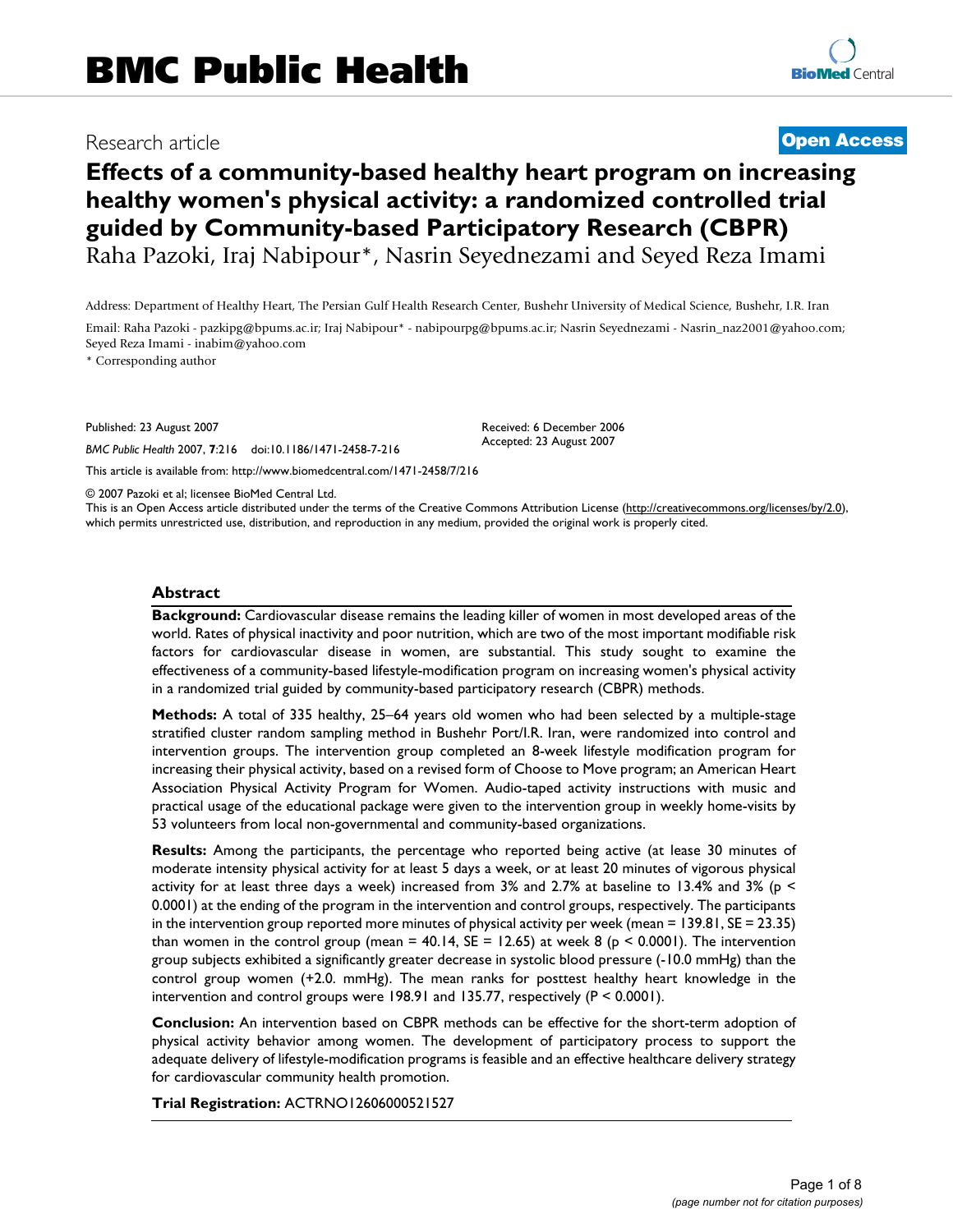# **Background**

Cardiovascular disease (CVD) remains the leading killer of women in most developed areas of the world. Coronary heart disease (CHD) accounts for the majority of CVD deaths in women. Because CHD is fatal, and because nearly two thirds of women who die suddenly have no previously recognized symptoms, it is essential to prevent CHD [1].

It is estimated that a woman in the United States dies of CVD every minute [2].

Public awareness of the scope of CVD and death in women is still lacking. In a recent study, only 46% of women knew that CVD was the leading cause of death in women [3].

Essentially, all CVD risk factors and the strategies for preventing them among men are also important for women. This issue, however, requires a gender lens, because the magnitude of risk factor effects may be different in men and women [4].

Lack of physical activity has been shown to be a strong independent risk factor for death from coronary heart disease. In a meta-analysis, Berlin and Coditz [5] calculated a 1.9 fold increased relative risk for CHD mortality associated with a sedentary lifestyle compared with a vigorously active lifestyle. Data also indicate that physical activity, including moderate-intensity exercise such as walking, is associated with substantial reduction in risk of total and ischemic stroke in a dose-response manner [6]. Cross-sectional studies of mid-life and older women have found associations between physical activity and a number of health-related variables, including blood pressure, highdensity lipoprotein cholesterol, obesity, anxiety, and depression [7-10]. Rates of physical inactivity and poor nutrition, which are two of the most important modifiable risk factors for CVD in women, are substantial [11], but interventional studies for reducing theses modifiable risk factors in women have been limited and often confined to experimental-settings. An experimental-setting program seems unfeasible for the general public, since lifestyle modification should be continued for a longterm. On the other hand, a community-based program is generally acceptable and feasible for all participants. Unfortunately, there are very few community-based lifestyle-modification programs on cardiovascular risk factors including physical activity in women [12-14]. To address the epidemic of physical inactivity, obesity, and poor dietary practices among American women, the American Heart Association as part of its National Women's Heart Disease and Stroke Campaign, launched the Choose to Move program, a 12-week, self-help lifestyle intervention Program [11].

The public health burden of a sedentary lifestyle emphasizes the need for interventions that can reach enough women to make a health impact on a broad, public health scale [14]. Community-based participatory research (CBPR) has been identified as a key strategy in effectively reducing health disparities in underserved communities [15,16]. CBPR is a collaborative, partnership approach to research that equitably involves, for example, community members, organizational representatives, and researchers in all aspects of the research process. Partners contribute their expertise and share responsibilities and ownership to increase understanding of a given phenomenon, and incorporate the knowledge gained with action to enhance the health and well-being of community members [17].

There are two studies which used CBPR to impact community health promotion in cardiovascular risk factors [18,19]. We conducted a randomized controlled trial, a community-based and community-driven intervention, in which women were randomly assigned to the intervention and age-matched control groups. The purpose of this study was to explore the feasibility and effectiveness of using CBPR approach for physical activity promotion in women. To the best of our knowledge, this study is the first to examine the effectiveness of a community-based lifestyle-modification program on increasing women's physical activity in a randomized controlled trial guided by CBPR methods.

# **Methods**

# *Engaging the community*

Twelve group sessions were conducted to find out priorities in health research in Bushehr Port. The participants were community members, academic researchers, health care providers, and policy-makers. Non-communicable diseases including cardiovascular diseases were the major concerns of the groups. The result of this need assessment, the incidence of myocardial infarction in women in Bushehr (156.61 per 100,000), and data about the prevalence of coronary artery disease risk factors were presented to members of Bushehr Province Women Commission and representatives of 26 non-governmental organizations in a meeting. They convinced the importance of intervention programs for prevention of cardiovascular diseases in Bushehr.

# *Partnerships*

We formed a community advisory board consisting of some members of Bushehr Province Women Commission, local non-governmental organizations (NGOs), and representatives of three community-based organizations (CBOs). The advisory board was instrumental in tailoring the study to the target community. For example, they suggested that local health volunteers also be referred to as health promoters. The advisory board also reviewed train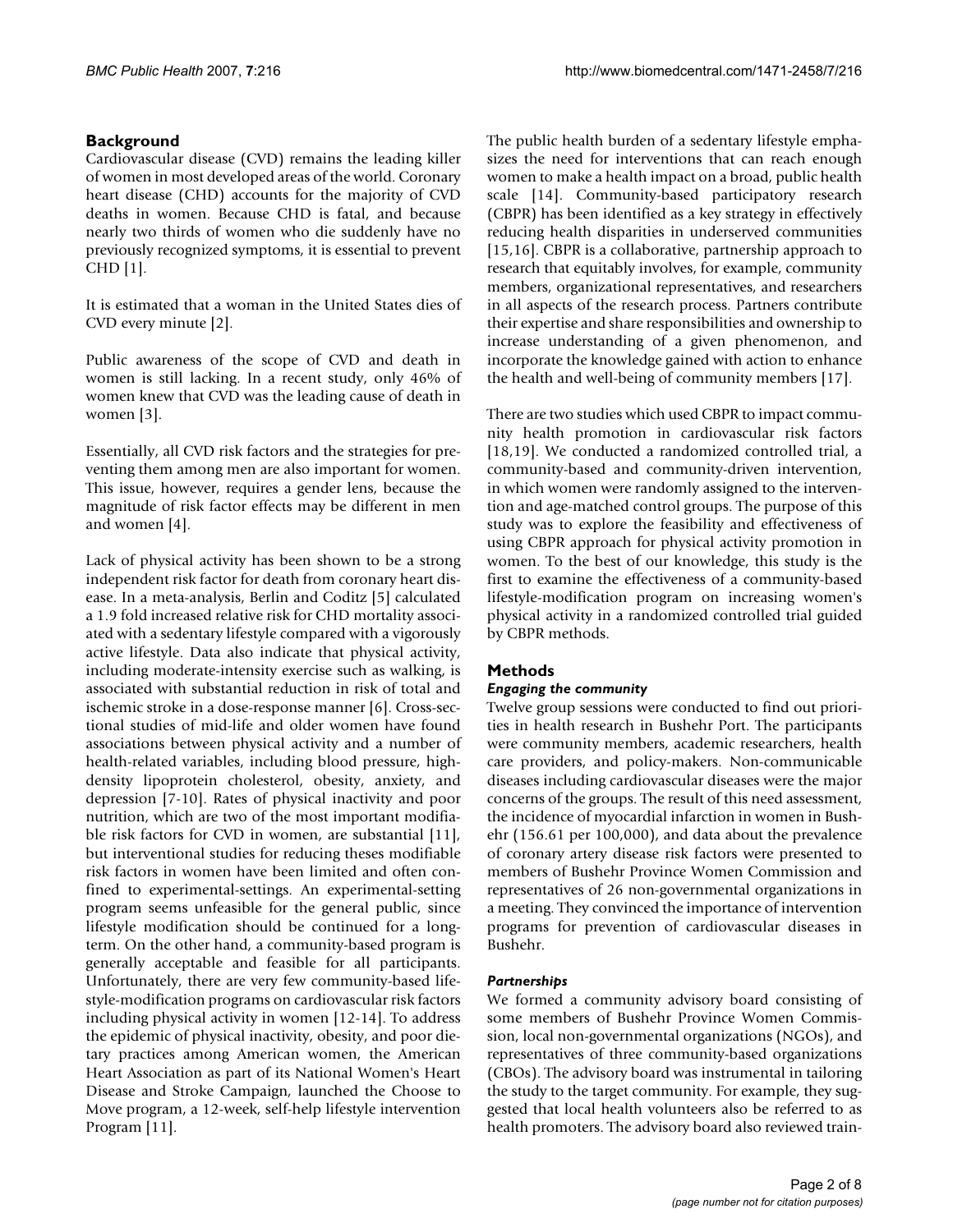ing program material, reduced the duration of intervention from 12 weeks to 8 weeks, and offered insight into the recruitment of trainers. Cultural-appropriateness, readability, and comprehension of the educational material were discussed in the advisory board.

The recommendations of the advisory board were shared by health-related CBOs and academic researchers in Bushehr University of Medical Science. Publicity concerning the study appeared in the local newspapers and on TV.

## *Training volunteer trainers*

We used train-the-trainer approach, as a mandatory component of the program. Thus, a healthy heart trainer group consisting of 53 volunteers from local health volunteers, the members of the Persian Gulf Women Organization (as an NGO), and two CBOs were recruited. The healthy heart trainer group (HHTG) was not given a salary. They were offered four healthy heart workshops by the staffs of the Persian Gulf Health Research Center in collaboration with Bushehr Province Health Affairs.

The Persian Gulf Health Research Center and the community advisory board developed the educational curriculum. The training activities involved the development of participatory process and capacity building to support the adequate delivery of the interventions. Each member of HHTG was responsible for training five women in the intervention group. HHTG was supervised by six community members of the advisory board (as leaders), so that the advisory board would regularly stay in contact with the group. These leaders and HHTG met on a weekly basis to deepen their involvement in the intervention process. The researchers were also in close contact with the leaders.

# *Community Sampling*

In phase I of the study, a multiple-stage stratified cluster random sampling technique was used to select women aged 25–65 years from Bushehr Port. The estimated sample size ( $E/S = 0.4$ , two-sided alpha = 0.01 & beta = 0.10) per group (intervention & control) was 188 subjects. The selected women were informed about the study through a letter given door-to-door by the survey groups. After a primary education about cardiovascular disease and its associated risk factors, they were invited to participate in the screening program in a 12–14 fasting state in the following morning to the Persian Gulf Health Research Center.

The screening program, as presented below, was consisted for diabetes, hyperlipidemia, and ischemic heart disease. Those women who had not history or evidence of angina pectoris, myocardial infarction, cerebral stroke, renal disease, severe arthritis, lung disease, or drug consumption were randomized into control and intervention groups.

#### *Intervention*

The intervention program was designed to permit women to easily incorporate physical activity and healthy eating changes into their lifestyle.

The subjects of interventional group were invited to the Persian Gulf Health Research Center; a detailed program material and four easy-to-read booklets consisting material about cardiovascular diseases, risk factors of coronary artery disease, smoking and nutrition for healthy heart were given to them.

A program for increasing physical activity (Exercise for Healthy Heart, EHH) was designed to teach women how to incorporate a daily routine of physical activity into their lives in creative and practical ways, based on Choose to Move(CTM) program; an American Heart Association Physical Activity Program for Women [11]. Choose to Move was developed to help women in the contemplative and preparatory stages of physical activity move to the next stage. Participants are asked to begin with 10 minutes per day of moderate-intensity physical activity; women are encouraged to do 30 minutes of physical activity daily. The 8-week EHH was a fully revised form of Choose to Move program.

EHH booklets including audio-taped activity instructions with music and practical usage of the educational package were given to the intervention group by members of HHTG. Each trainer covered five subjects in the intervention group. The members of HHTG met the participants in a weekly schedule. They delivered EHH educational packages in their face-to-face weekly home-visits. Each participant had a total of eight 1.5-hour face-to-face educational interview sessions with her trainer. As previously mentioned,. the trainers were community members who were offered four workshops for training in healthy lifestyle including the package of EHH.

#### *Measurements*

On arrival at the survey site, information on their age, sex, marital status, education, smoking, estrogen, and drugs for angina, hypertension, diabetes, and dyslipidemia were recorded using WHO MONICA questionnaire [20] by trained interviewers. To evaluate physical activity behavior at both registration time and week 8, participants complete a 7-Day physical activity recall questionnaire based on the BRFSS; USA/CDC, 2002) and the Countrywide Integrated Non-communicable Diseases Intervention (CINID) program questionnaire [20,21]. Participants were classified as active at the recommended level if they reported sufficient physical activities of moderate intensity (i.e.,  $>$  or =30 minutes per day,  $>$  or =5 days per week) or of vigorous intensity (i.e., > or =20 minutes per day, > or =3 days per week) [22]. Blood pressure was assessed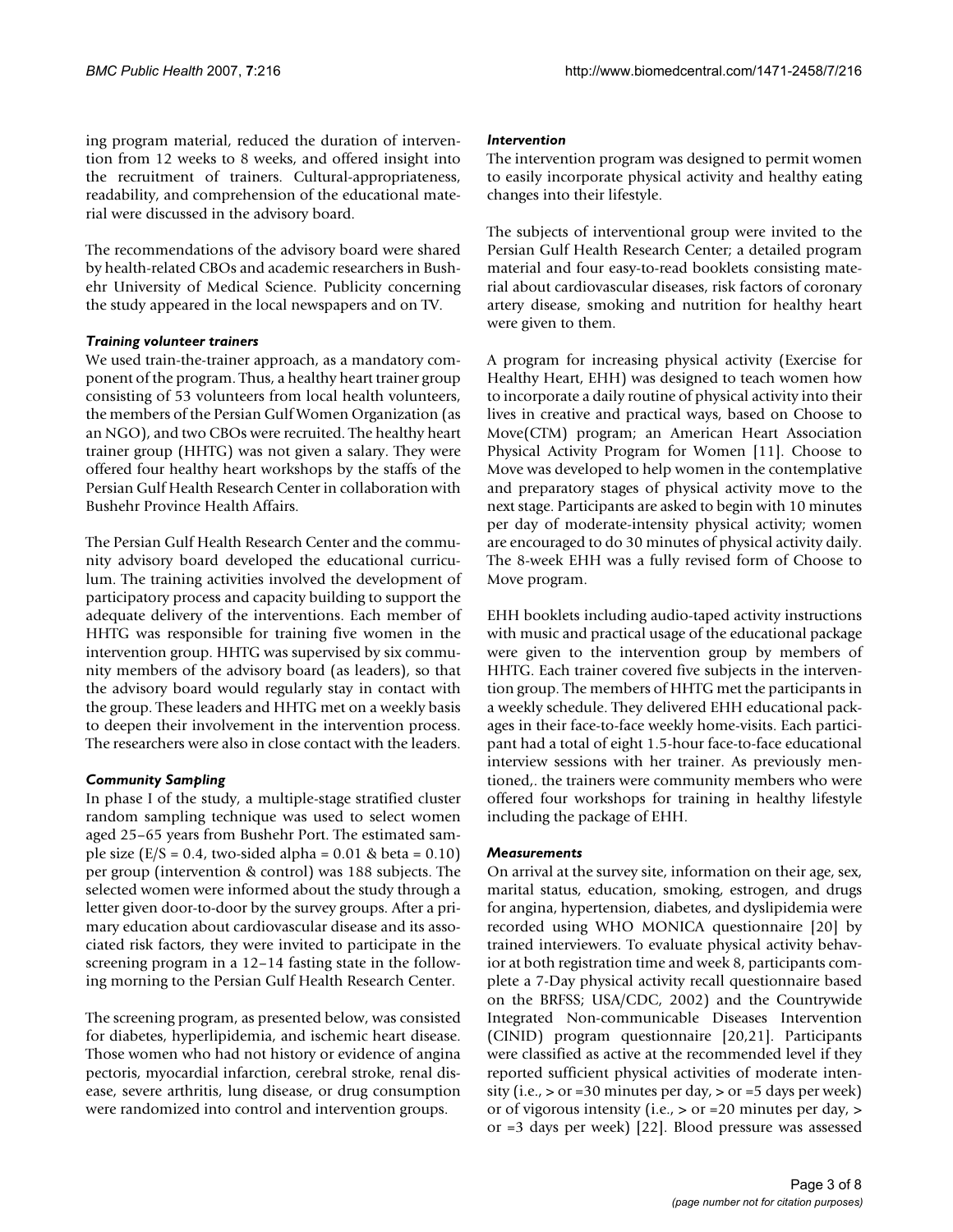twice at the right arm after a 15-min rest in the sitting position, using a standard mercury sphygmomanometer. Height and weight were measured using a stadiometer. Heavy outer garments and shoes were removed before measuring height and weight. Body Mass Index (BMI) was calculated. Waist circumference was defined at the midway level between the costal margins and the iliac crests. Hip circumference was measured at the level of the greater trochanters. A resting 12-lead electrocardiogram was performed.

A fasting blood sample was taken, all samples were promptly centrifuged, separated and analyses were carried out at the Persian Gulf Health Research Center on the day of blood collection using a Selectra 2 auto analyzer (Vital Scientific, Spankeren, The Netherlands). Glucose was assayed by enzymatic (glucose oxidize) colorimetric method using a commercial kit (Pars Azmun Inc; Tehran, Iran). Serum total cholesterol was measured using a cholesterol oxidase phenol aminoantipyrine and triglycerides using a glycerol-3 phosphate oxidize phenol aminoantipyrine enzymatic method.

The research team developed a questionnaire to identify the participants' healthy heart knowledge and awareness. The 49-item questionnaire was consisted of 29 nutrition items, 10 physical activity items, 8 smoking items, and 2 general items regarding healthy heart.

# *Ethics & Statistical analysis*

All of the subjects received detailed information regarding the purpose and nature of the study, and gave their informed consent before enrollment. This study was approved by the Ethics Committee in Bushehr University of Medical Sciences.

We used x2 tests to compare differences in proportions, unpaired t tests for continuous normally distributed variables, and Mann-Whitney tests for normally distributed variables (healthy heart knowledge score).

A value of P < 0.05 was established as statistically significant. Statistical analysis was performed with an IBM computer using the SPSS 10 statistical software package (SPSS Inc., Chicago, IL).

# **Results**

Of the 589 women surveyed, 109 subjects who had history or evidence of angina pectoris, myocardial infarction, cerebral stroke, renal disease, severe arthritis, lung disease, or drug consumption were excluded. Of 480 women who remained, 385 subjects agreed to participate in the trial. They were randomly entered in the intervention group (179 cases) or the control group (179 cases). A total of 170 subjects in the intervention group completed 8-week program. They were compared with 165 age-matched women in the control group who returned for the required measurements in the second session. The subjects ranged in age from 25 to 64 years (mean age, 39.4 years).

There were no significant differences in baseline demographic characteristics of the intervention and control groups; including socioeconomic status data.

The characteristics of the two groups at baseline and after 8-week program were summarized in Table 1. At baseline, there was no significant body mass Index (BMI), waist to hip ratio, systolic and diastolic blood pressures, fasting blood sugar, lipid profile and physical activity levels differences between the study groups.

Among the participants, the percentage of those who reported being active increased from 3.0% and 2.5% at baseline to 13.4% and 3.0% ( $p < 0.0001$ ) at the program end in the intervention and control groups, respectively. There were statistically significant differences between the two groups in regard to changes in moderate  $(p = 0.03)$ and vigorous ( $p = 0.001$ ) physical activities (Table 1). We found that participants in the intervention group reported more minutes of physical activity per week (mean = 139.81,  $SE = 23.35$ ) than women in the control group  $(\text{mean} = 40.14, \text{SE} = 12.65)$  at week 8 (p < 0.0001).

As shown in Table 1, there were no significant differences between the groups with regard to BMI, WHR, serum sugar and lipid levels, and diastolic blood pressure changes from baseline. However, the intervention group subjects exhibited a significantly greater decrease in systolic blood pressure (-10.0 mmHg) than the control group women  $(+2.0 \text{ mmHg})$ .

Total heart-healthy awareness and knowledge score at posttest was 6.26% higher in the intervention than in control subjects.

The mean ranks for posttest healthy heart knowledge in the intervention and control groups were 198.91 and 135.77, respectively (U = 8736.5 P < 0.0001).

# **Discussion**

Results indicated that participants in the intervention group spent significantly more minutes of physical activity (of at least moderate intensity) comparing to participants of the control group in 8 weeks. The study demonstrated that volunteers could be successfully trained to deliver an educational program designed to increase physical activity in women. Furthermore, volunteers of the Healthy Heart Trainer Group were able to effectively recruit members of their community through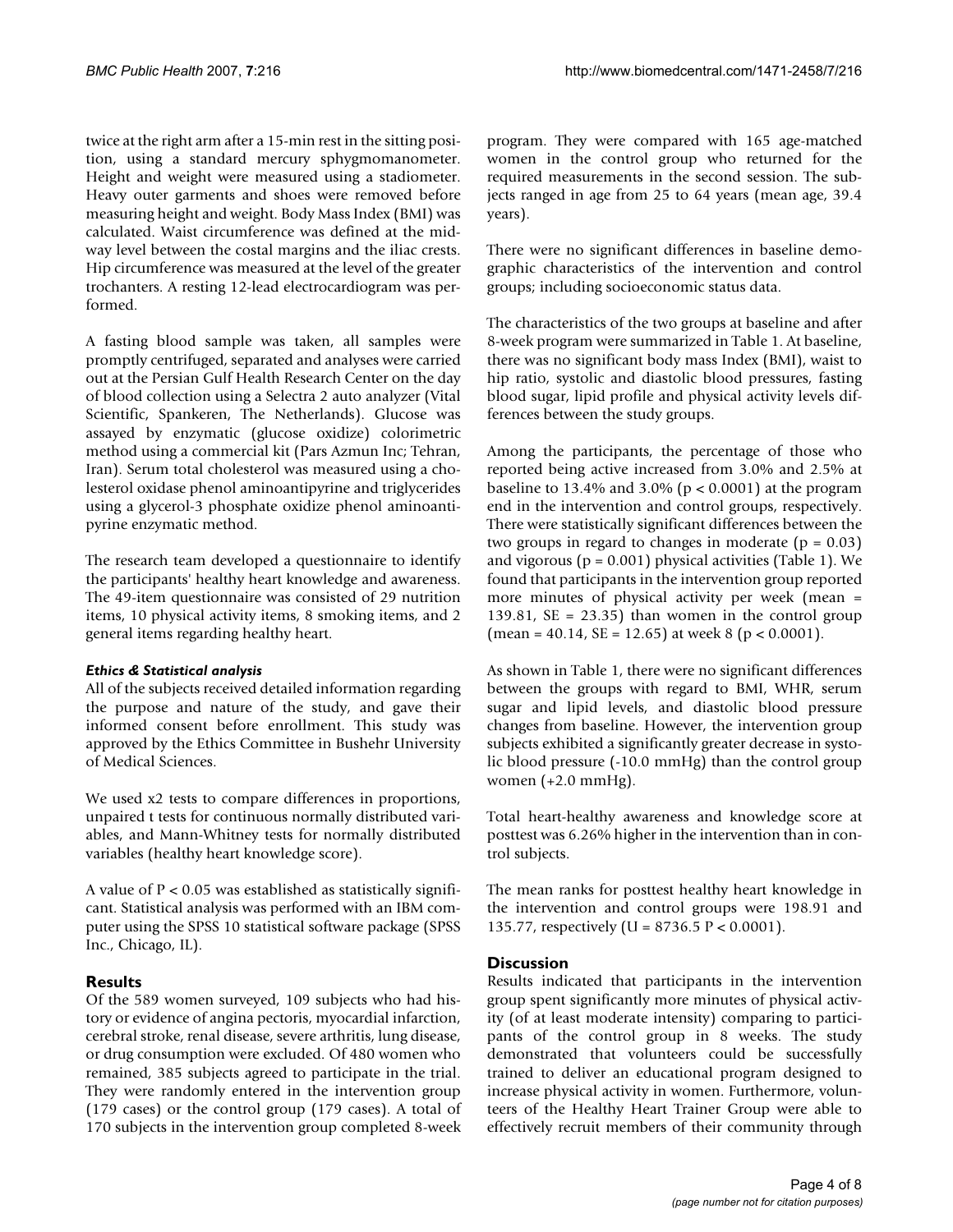|                                                  | Intervention  |               | control         |               |                |
|--------------------------------------------------|---------------|---------------|-----------------|---------------|----------------|
|                                                  | <b>Before</b> | After         | Before          | After         | P value        |
| Body Mass Index(kg/<br>m <sup>2</sup>            | 28.02(4.74)   | 27.53(4.49)   | 27.82(5.39)     | 28.05(8.42)   | N <sub>S</sub> |
| waist to hip ratio (cm)                          | 0.91(0.06)    | 0.87(0.07)    | 0.92(0.07)      | 0.88(0.07)    | NS.            |
| Systolic blood<br>pressure (mmhg)                | 111.28(14.47) | 110.28(17.17) | 111.38(13.40)   | 113.60(12.64) | 0.04           |
| Diastolic blood<br>pressure(mmhg)                | 68.97(12.11)  | 72.62(9.95)   | 69.95(11.26)    | 74.19(8.87)   | <b>NS</b>      |
| Total cholesterol(mg/<br>dl)                     | 193.15(37.94) | 196.88(40.38) | 199.15(40.14)   | 200.82(42.18) | NS.            |
| Triglyceride (mg/dl)                             | 127.66(74.84) | 133.38(73.94) | 130.23(69.11)   | 140.21(73.77) | <b>NS</b>      |
| Fasting Blood Sugar<br>(mg/dl)                   | 81.94(14.46)  | 86.65(12.58)  | 83.51(18.80)    | 87.54(14.77)  | <b>NS</b>      |
| Knowledge Score (out<br>of 49)                   |               | 41.12(0.26)   |                 | 38.01(0.39)   | < 0.0001       |
| Moderate physical<br>activity (minutes/<br>week) | 17.59(5.23)   | 116.46(18.03) | $26.59$ (11.61) | 37.15 (12.42) | 0.03           |
| Vigorous physical<br>activity (minutes/<br>week) | 4.09(1.81)    | 21.38 (8.70)  | 3.61(1.65)      | 3.02(1.03)    | 0.001          |

**Table 1: Physical and clinical characteristics and healthy heart knowledge of the subjects before and after 8-week program for intervention and control groups**

§Values are mean (SD), except for physical activity and knowledge score which are mean (SE)

the usage of their social networks, to conduct the healthpromotion program.

Chose to Move (CTM) program was designed to be delivered in a self-help format, without in-person supplementation; it was mainly a mail-mediated lifestyle intervention program [11]. However, our study educational material was based on a revised CTM program but we added component of in-person contact with lay health educators. In a CBPR approach, we used community volunteers to deliver healthy heart physical activity packages to women. Our program was provided a low cost intervention, enrolled a large number of women, and had a high rate of success for those who completed it. This program produced a feasible, effective, and appropriate model for low to mid-income countries. This program also showed that a social marketing approach – promoting a targeted, self-help lifestyle intervention program, designed to increase physical activity, for healthy heart – can reach a large number of women and help them to positively change their behavior within 8 weeks.

With the shift in emphasis towards population level interventions to change health risk behaviors, community based participatory intervention programs such as the Persian Gulf EHH program have great appeal. These results compare favorably with other self monitoring interventions that are tailored to women's needs, in cardiovascular healthy lifestyles [18,19]. Participatory research methods were used to design an outreach program through a collaborative partnership between UCLA School of Nursing, Los Angeles County Department of Health Services, and members of one community of underserved Latinos; the findings of this study supported the feasibility and effectiveness of using Lay Health Advisors for cardiovascular health promotion in a low-income community [18].

The para Su Corazon (Health for Your Heart), a community-based outreach program among Latinos, established by the National Heart, Lung, and Blood Institute partnered with the National Council of La Raza, also worked well in seven pilot programs because of the successes of the community health workers and the support of the community based organizations [19].

We implemented many elements of CBPR in EHH program, with community members engaged early in the process and throughout the project. We formed a community advisory board consisting of some members of Bushehr Province Women Commission, local NGOs, and representatives of three CBOs. Through meetings, and frequent subcommittee meetings, the university researchers and the members of community began to understand and respect each other's expertise and respective. The study team relied on input from members of the community to guide the nature and structure of the intervention. The rationale for pursuing community participation includes promoting positive health behavioral change; improving service delivery; mobilizing human, financial and other material(including in-kind) resources for health services;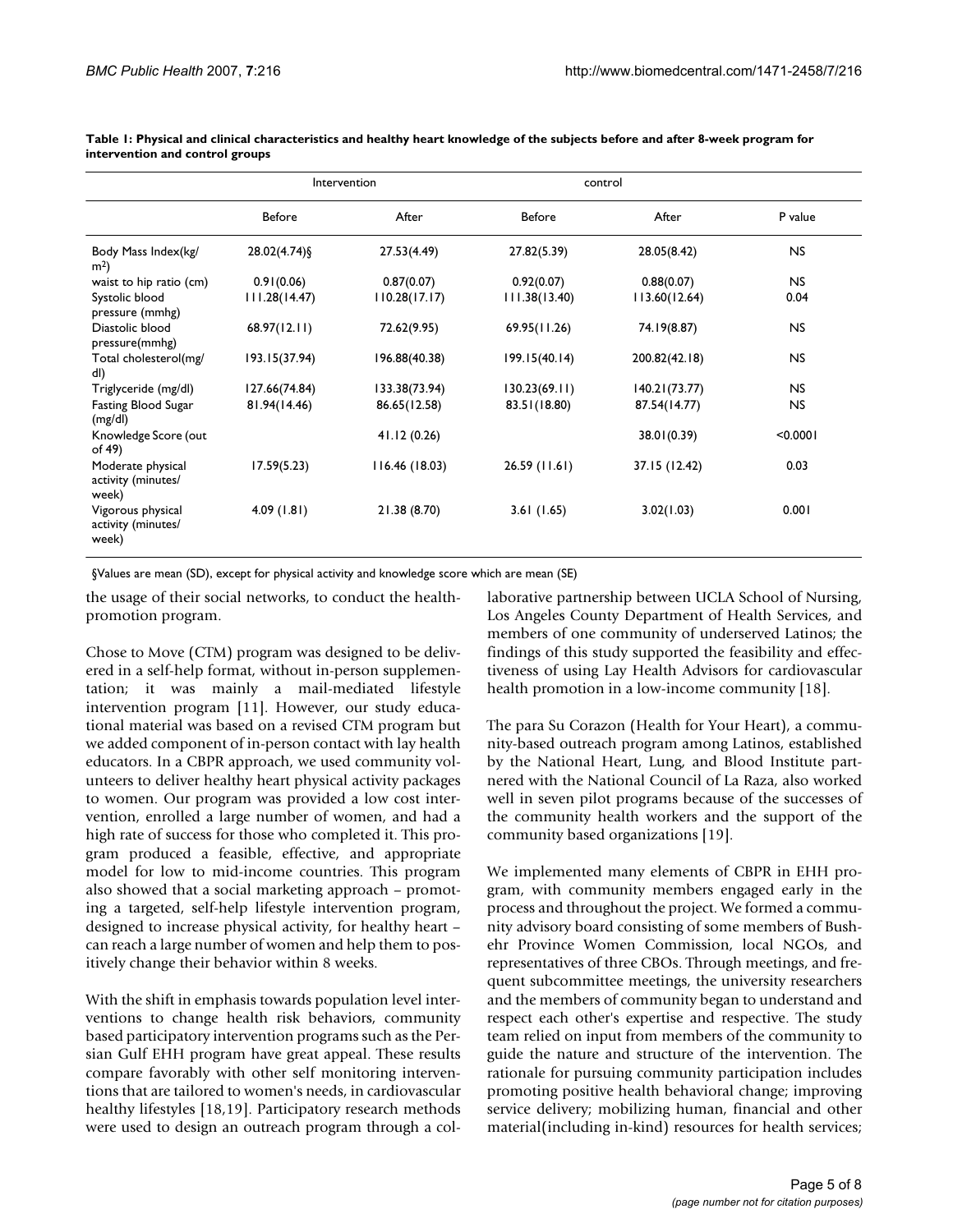and as a means of empowering the community [23]. CBPR motivates co-learning and sharing expertise by researchers and community members [17]. It differed from more traditional community-based research, which favors work conducted in a community setting, but with limited community involvement [24].

The employment of a CBPR approach in our research enhanced the design, conduct, and conclusions of our study. Our inclusion of program partners in the interpretation of study findings led to more dynamic modes of analysis and more reflective conclusion drawing processes that also proved useful for program and community development.

In summary, the current findings support the use of community-based approach as a feasible and effective healthcare delivery strategy for community health promotion at a grassroots level, and as having promising indicators of sustainability over time. Sustainability is an important issue for community-based health-promotion interventions to make a difference over time. Some studies have suggested correlates of sustainability in terms of intervention characteristics, such as interventions that use no paid staff [25,26].

The EHH team including the community members were not paid a salary. However, it is too soon to determine whether we have been successful in creating a sustainable cadre of community-based expert trainers for healthy heart.

There were a number of strengths of this study. The first published evaluation of a CTM program was a quasiexperimental, non-randomized study of the 1999 version [11]. Survey results indicated women increased their activity, but there was high attrition and a lack of comparison groups [11]. For the first time, Napolitano et al [14] designed a controlled trial which compared CTM printbased program to another print-based physical activity promotion program (i.e., Jumpstart) and a Wellness contact control group. Our study was the second one which examined the efficacy of the American Heart Association's Choose to Move (CTM) program for physical activity promotion delivered via in-person home visits in comparison to a control group. Napolitano et al [14] and our study provided the first controlled comparison of AHA materials which may provide information for the AHA in the design and dissemination of future programs.

The EHH program participants were free of cardiovascular disease who selected in general population, irrespective to their baseline cardiovascular risk factors. Individuals who already have one or more mild cardiovascular risk factors still could be good candidates for a community-based participatory lifestyle-modification program. A communitybased lifestyle-modification program that consisted of mild aerobic exercise and a mild hypo caloric diet was considered to be practically effective for reducing multiple cardiovascular risk factors [13].

For feasibility, our study used self-reported data for physical activity behavior, a limitation for validating results. A prospective study by Blair et al, however, found that selfreported physical activity was the predominant predictive factor of cardio respiratory fitness among adults in all age and sex subgroups they analyzed [27]. In addition, the questions that measured physical activity have been field tested and are used in the BRFSS; USA/CDC, 2002) and the Countrywide Integrated Non-communicable Diseases Intervention (CINID) program [20,21]. Future studies should include some measure of fitness of women in the community, such as a 2-km walking test or the Rockport Walking Test for field settings [28].

In two American studies, high HDL-C levels in women have been shown to be important in providing a protective effect from coronary heart disease [29]. Several cohort studies found that increases in physical activity were associated with favorable changes in HDL-C [30,31]. However, exercise intervention studies have not demonstrated consistently an improvement in women's lipid and lipoprotein profiles [32]. In EHH program, no statistically significant decrease in lipid levels corresponding to a change in physical activity was found; it may reflect the lack of sufficient change in exercise behavior or limited power of the study to detect small effects in short terms. Total of awareness, knowledge, and perceptions about heart disease, and healthy heart lifestyle was 6.26% correct higher in the intervention than in the control group. It seems that EHH program succeeded at improving heart-health awareness and creating a cultural environment for learning heart-health information to promote changes in lifestyle behaviors among women of the intervention group.

In this work, we found that CBPR is an important research approach in addressing cardiovascular prevention among women. It is compatible with cultural values. Continued effort needs to be directed towards creating systems and structures to support researchers in utilizing this method.

In conclusion, it is possible to deliver heart-healthy program through existing community infrastructures. This program provides an important model for public health, voluntary, and other health organizations of populationbased, targeted low cost self-help programs that support objectives for physical activity and cardiovascular health.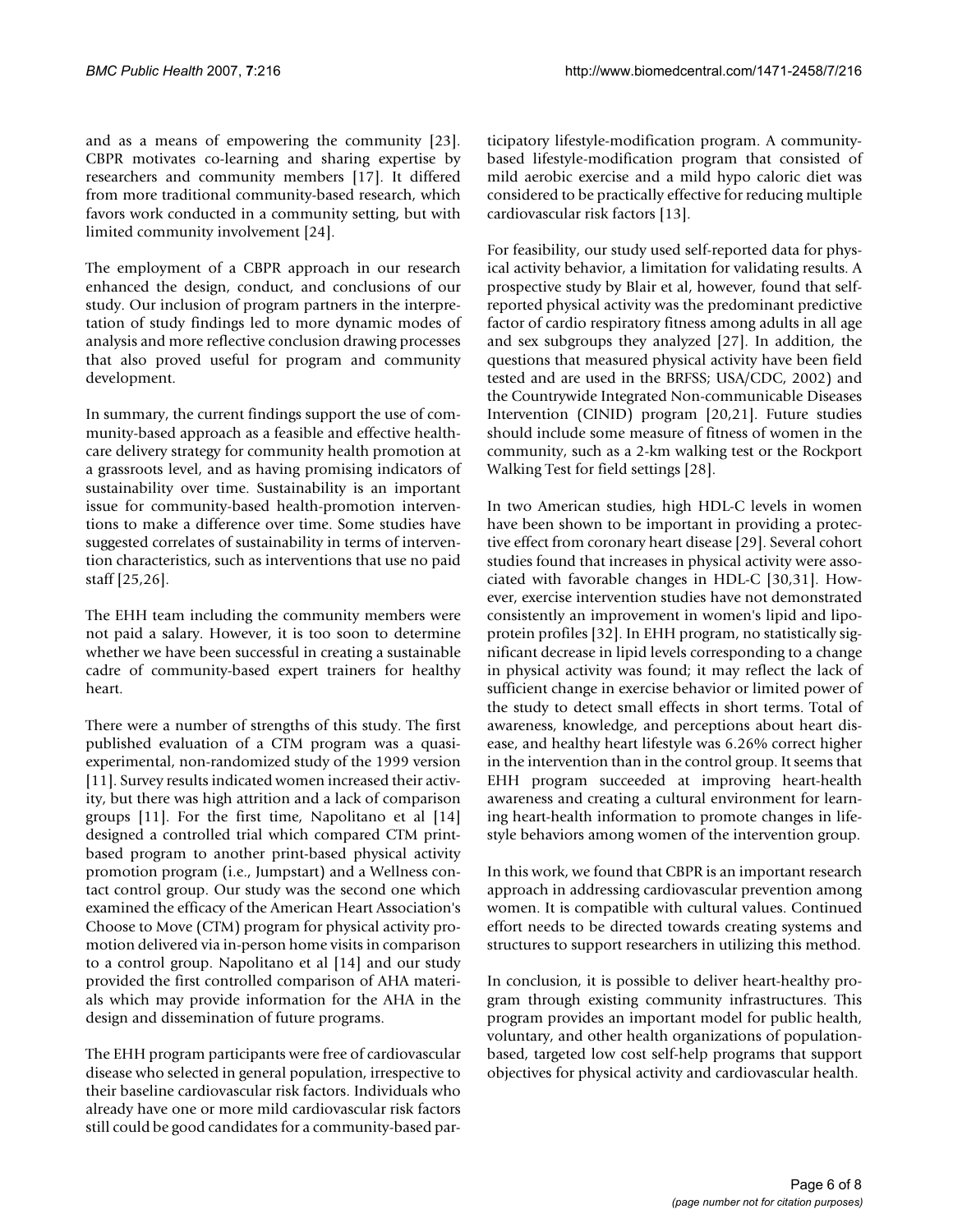#### **Conclusion**

An intervention based on CBPR methods can be effective for the short-term adoption of physical activity behavior among women. The development of participatory process to support the adequate delivery of lifestyle-modification programs is feasible and an effective healthcare delivery strategy for cardiovascular community health promotion.

## **Competing interests**

The author(s) declare that they have no competing interests.

#### **Authors' contributions**

RP and IN had conceived and designed the study as well as wrote the manuscript; NS and SRI assisted in the field survey. All authors read and approved the final manuscript.

#### **Acknowledgements**

We wish to thank volunteers of NGOs and CBOs in Bushehr Port who participated in this study and staff of Bushehr Port Health Affairs for their kind assistance. We are indebated to Seyed Mojtaba Jafari, Zahra Sanjdideh, Zarah Amiri, Shiva Mosadeghzadeh, Behnoush Bonegazi, Fatemeh Marzoghi, Azam Tavanimoghadam and Taminh Sarkari for coordinating the collection of samples and for laboratory management.

This study was supported in part by a grant from Bushehr Province Technology and Research Committee and Research Deputy of Bushehr University of Medical Science.

#### **References**

- Mosca L, Appel LJ, Benjamin EJ, Berra K, Chandra-Strobos N, Fabunmi RP, Grady D, Haan CK, Hayes SN, Judelson DR, Keenan NL, McBride P, Oparil S, Ouyang P, Oz MC, Mendelsohn ME, Pasternak RC, Pinn VW, Robertson RM, Schenck-Gustafsson K, Sila GA, Smith SC, Sopko G, Taylor AL, Walsh BW, Wenger NK, Williams CL, AHA: **[Evi](http://www.ncbi.nlm.nih.gov/entrez/query.fcgi?cmd=Retrieve&db=PubMed&dopt=Abstract&list_uids=14761900)[dence-based guidelines for cardiovascular disease preven](http://www.ncbi.nlm.nih.gov/entrez/query.fcgi?cmd=Retrieve&db=PubMed&dopt=Abstract&list_uids=14761900)[tion in women.](http://www.ncbi.nlm.nih.gov/entrez/query.fcgi?cmd=Retrieve&db=PubMed&dopt=Abstract&list_uids=14761900)** *Circulation* 2004, **109:**672-693.
- 2. Holcomb SS: **Prevent cardiovascular disease in women.** *Nurse Pract* 2004, **29:**6-11.
- 3. Mosca L, Ferris A, Fabunmi R, Robertson RM: **[Tracking women's](http://www.ncbi.nlm.nih.gov/entrez/query.fcgi?cmd=Retrieve&db=PubMed&dopt=Abstract&list_uids=14761901) [awareness of heart disease: an American Heart Association](http://www.ncbi.nlm.nih.gov/entrez/query.fcgi?cmd=Retrieve&db=PubMed&dopt=Abstract&list_uids=14761901) [national study.](http://www.ncbi.nlm.nih.gov/entrez/query.fcgi?cmd=Retrieve&db=PubMed&dopt=Abstract&list_uids=14761901)** *Circulation* 2004, **109:**573-579.
- 4. Oda E, Abe M, Kato K, Watanabe K, Veeraveedu PT, Aizawa Y: **[Gen](http://www.ncbi.nlm.nih.gov/entrez/query.fcgi?cmd=Retrieve&db=PubMed&dopt=Abstract&list_uids=17081953)[der differences in correlations among cardiovascular risk](http://www.ncbi.nlm.nih.gov/entrez/query.fcgi?cmd=Retrieve&db=PubMed&dopt=Abstract&list_uids=17081953) [factors.](http://www.ncbi.nlm.nih.gov/entrez/query.fcgi?cmd=Retrieve&db=PubMed&dopt=Abstract&list_uids=17081953)** *Gend Med* 2006, **3:**196-205.
- 5. Berlin JA, Colditz G: **[A meta-analysis of physical activity in the](http://www.ncbi.nlm.nih.gov/entrez/query.fcgi?cmd=Retrieve&db=PubMed&dopt=Abstract&list_uids=2144946) [prevention of coronary heart disease.](http://www.ncbi.nlm.nih.gov/entrez/query.fcgi?cmd=Retrieve&db=PubMed&dopt=Abstract&list_uids=2144946)** *Am J Epidemiol* 1990, **132:**612-628.
- 6. Mosca L, Jones WK, King KB, Ouyang P, Redberg RF, Hill MN: **Awareness, perception, and knowledge of heart disease risk [and prevention among women in the United States. Ameri](http://www.ncbi.nlm.nih.gov/entrez/query.fcgi?cmd=Retrieve&db=PubMed&dopt=Abstract&list_uids=10862212)can Heart Association Women's Heart Disease and Stroke [Campaign Task Force.](http://www.ncbi.nlm.nih.gov/entrez/query.fcgi?cmd=Retrieve&db=PubMed&dopt=Abstract&list_uids=10862212)** *Arch Fam Med* 2000, **9:**506-515.
- 7. Reaven PD, Barrett-Connor E, Edelstein S: **[Relation between lei](http://www.ncbi.nlm.nih.gov/entrez/query.fcgi?cmd=Retrieve&db=PubMed&dopt=Abstract&list_uids=1991374)[sure-time physical activity and blood pressure in older](http://www.ncbi.nlm.nih.gov/entrez/query.fcgi?cmd=Retrieve&db=PubMed&dopt=Abstract&list_uids=1991374) [women.](http://www.ncbi.nlm.nih.gov/entrez/query.fcgi?cmd=Retrieve&db=PubMed&dopt=Abstract&list_uids=1991374)** *Circulation* 1991, **83:**559-65.
- 8. Cauley JA, La Porte RE, Sandler RB, Orchard TJ, Slemenda CW, Petrini AM: **[The relationship of physical activity to high density](http://www.ncbi.nlm.nih.gov/entrez/query.fcgi?cmd=Retrieve&db=PubMed&dopt=Abstract&list_uids=3525598) [lipoprotein cholesterol in postmenopausal women.](http://www.ncbi.nlm.nih.gov/entrez/query.fcgi?cmd=Retrieve&db=PubMed&dopt=Abstract&list_uids=3525598)** *J Chronic Dis* 1986, **39:**687-697.
- 9. Owens JF, Matthews KA, Wing RR, Kuller LH: **[Physical activity and](http://www.ncbi.nlm.nih.gov/entrez/query.fcgi?cmd=Retrieve&db=PubMed&dopt=Abstract&list_uids=2359739) [cardiovascular risk: a cross-sectional study of middle-aged](http://www.ncbi.nlm.nih.gov/entrez/query.fcgi?cmd=Retrieve&db=PubMed&dopt=Abstract&list_uids=2359739) [premenopausal women.](http://www.ncbi.nlm.nih.gov/entrez/query.fcgi?cmd=Retrieve&db=PubMed&dopt=Abstract&list_uids=2359739)** *Prev Med* 1990, **19:**147-157.
- 10. Stephens T: **[Physical activity and mental health in the United](http://www.ncbi.nlm.nih.gov/entrez/query.fcgi?cmd=Retrieve&db=PubMed&dopt=Abstract&list_uids=3258986) [States and Canada: evidence from four population surveys.](http://www.ncbi.nlm.nih.gov/entrez/query.fcgi?cmd=Retrieve&db=PubMed&dopt=Abstract&list_uids=3258986)** *Prev Med* 1988, **17:**35-47.
- 11. Koffman DM, Bazzarre T, Mosca L, Redberg R, Schmid T, Wattigney WA: **[An evaluation of Choose to Move 1999: an American](http://www.ncbi.nlm.nih.gov/entrez/query.fcgi?cmd=Retrieve&db=PubMed&dopt=Abstract&list_uids=11575975) [Heart Association physical activity program for women.](http://www.ncbi.nlm.nih.gov/entrez/query.fcgi?cmd=Retrieve&db=PubMed&dopt=Abstract&list_uids=11575975)** *Arch Intern Med* 2001, **161:**2193-2199.
- 12. Guthrie JR, Dudley EC, Dennerstein L, Hopper JL: **[Changes in phys](http://www.ncbi.nlm.nih.gov/entrez/query.fcgi?cmd=Retrieve&db=PubMed&dopt=Abstract&list_uids=9489182)[ical activity and health outcomes in a population-based](http://www.ncbi.nlm.nih.gov/entrez/query.fcgi?cmd=Retrieve&db=PubMed&dopt=Abstract&list_uids=9489182) [cohort of mid-life Australian-born women.](http://www.ncbi.nlm.nih.gov/entrez/query.fcgi?cmd=Retrieve&db=PubMed&dopt=Abstract&list_uids=9489182)** *Aust N Z J Public Health* 1997, **21:**682-687.
- 13. Okazaki T, Himeno E, Nanri H, Ikeda M: **[Effects of a community](http://www.ncbi.nlm.nih.gov/entrez/query.fcgi?cmd=Retrieve&db=PubMed&dopt=Abstract&list_uids=11768723)[based lifestyle-modification program on cardiovascular risk](http://www.ncbi.nlm.nih.gov/entrez/query.fcgi?cmd=Retrieve&db=PubMed&dopt=Abstract&list_uids=11768723) [factors in middle-aged women.](http://www.ncbi.nlm.nih.gov/entrez/query.fcgi?cmd=Retrieve&db=PubMed&dopt=Abstract&list_uids=11768723)** *Hypertens Res* 2001, **24:**647-653.
- 14. Napolitano MA, Whiteley JA, Papandonatos G, Dutton G, Farrell NC, Albrecht A, Bock B, Bazzarre T, Sciamanna C, Dunn AL, Marcus BH: **[Outcomes from the women's wellness project: A commu](http://www.ncbi.nlm.nih.gov/entrez/query.fcgi?cmd=Retrieve&db=PubMed&dopt=Abstract&list_uids=16919322)[nity-focused physical activity trial for women.](http://www.ncbi.nlm.nih.gov/entrez/query.fcgi?cmd=Retrieve&db=PubMed&dopt=Abstract&list_uids=16919322)** *Prev Med* 2006, **43:**447-53.
- 15. Baker EL, White LE, Lichtveld MY: **[Reducing health disparities](http://www.ncbi.nlm.nih.gov/entrez/query.fcgi?cmd=Retrieve&db=PubMed&dopt=Abstract&list_uids=12196610) [through community-based research.](http://www.ncbi.nlm.nih.gov/entrez/query.fcgi?cmd=Retrieve&db=PubMed&dopt=Abstract&list_uids=12196610)** *Public Health Rep* 2001, **116:**517-9.
- 16. Flaskerud JH: **Keynote: Building excellence and scholarship with vulnerable population.** *The 35th communicating Nursing Research Conference Proceedings, Western Institute of Nursing; Palm Spring, Calif* 2002.
- 17. Israel BA, Schulz AJ, Parker EA, Becker AB: **[Community-Campus](http://www.ncbi.nlm.nih.gov/entrez/query.fcgi?cmd=Retrieve&db=PubMed&dopt=Abstract&list_uids=14742017) Partnerships for Health. Community-based participatory [research: policy recommendations for promoting a partner](http://www.ncbi.nlm.nih.gov/entrez/query.fcgi?cmd=Retrieve&db=PubMed&dopt=Abstract&list_uids=14742017)[ship approach in health research.](http://www.ncbi.nlm.nih.gov/entrez/query.fcgi?cmd=Retrieve&db=PubMed&dopt=Abstract&list_uids=14742017)** *Educ Health (Abingdon)* 2001, **14:**182-197.
- 18. Kim S, Koniak-Griffin D, Flaskerud JH, Guarnero P: **[The impact of](http://www.ncbi.nlm.nih.gov/entrez/query.fcgi?cmd=Retrieve&db=PubMed&dopt=Abstract&list_uids=15191262) [lay health advisors on cardiovascular health promotion:](http://www.ncbi.nlm.nih.gov/entrez/query.fcgi?cmd=Retrieve&db=PubMed&dopt=Abstract&list_uids=15191262) [using a community-based participatory approach.](http://www.ncbi.nlm.nih.gov/entrez/query.fcgi?cmd=Retrieve&db=PubMed&dopt=Abstract&list_uids=15191262)** *J Cardiovasc Nurs* 2004, **19:**192-199.
- 19. Balcazar H, Alvarado M, Hollen ML, Gonzalez-Cruz Y, Pedregon V: **Evaluation of Salud Para Su Corazon (Health for your Heart) [– National Council of La Raza Promotora Outreach Pro](http://www.ncbi.nlm.nih.gov/entrez/query.fcgi?cmd=Retrieve&db=PubMed&dopt=Abstract&list_uids=15963311)[gram.](http://www.ncbi.nlm.nih.gov/entrez/query.fcgi?cmd=Retrieve&db=PubMed&dopt=Abstract&list_uids=15963311)** *Prev Chronic Dis* 2005, **2:**A09. Epub 2005 Jun 15
- 20. Prineas RJ, Crowe RS, Blackburn H: **The Minnesota Code manual of electrocardiographic findings.** Bristol: John Wright; 1982.
- 21. Choudhury SR, Yoshida Y, Kita Y, Nozaki A: **Association between electrocardiographic ischemic abnormalities and ischemic heart disease risk factors in a Japanese population.** *J Human Hypertension* 1996, **10(4):**225-234.
- Sattar N, Gaw A, Scherbakova O, Ford I, O'Reilly DS, Haffner SM, Isles C, Macfarlane PW, Packard CJ, Cobbe SM, Shepherd J: **[Meta](http://www.ncbi.nlm.nih.gov/entrez/query.fcgi?cmd=Retrieve&db=PubMed&dopt=Abstract&list_uids=12860911)bolic syndrome with and without C-reactive protein as a pre[dictor of heart disease and diabetes in the West of Scotland](http://www.ncbi.nlm.nih.gov/entrez/query.fcgi?cmd=Retrieve&db=PubMed&dopt=Abstract&list_uids=12860911) [Coronary Prevention Study.](http://www.ncbi.nlm.nih.gov/entrez/query.fcgi?cmd=Retrieve&db=PubMed&dopt=Abstract&list_uids=12860911)** *Circulation* 2003, **108:**414-419.
- 23. Woelk GB: **[Cultural and structural influences in the creation](http://www.ncbi.nlm.nih.gov/entrez/query.fcgi?cmd=Retrieve&db=PubMed&dopt=Abstract&list_uids=1519094) [of and participation in community health programmes.](http://www.ncbi.nlm.nih.gov/entrez/query.fcgi?cmd=Retrieve&db=PubMed&dopt=Abstract&list_uids=1519094)** *Soc Sci Med* 1992, **35:**419-424.
- 24. Jacobs B, Price N: **[Community participation in externally](http://www.ncbi.nlm.nih.gov/entrez/query.fcgi?cmd=Retrieve&db=PubMed&dopt=Abstract&list_uids=14654516) [funded health projects: lessons from Cambodia.](http://www.ncbi.nlm.nih.gov/entrez/query.fcgi?cmd=Retrieve&db=PubMed&dopt=Abstract&list_uids=14654516)** *Health Policy Plan* 2003, **18:**399-410.
- 25. Baker EA, Bouldin N, Durham M, Lowell ME, Gonzalez M, Jodaitis N, Cruz LN, Torres I, Torres M, Adams ST: **[The Latino Health Advo](http://www.ncbi.nlm.nih.gov/entrez/query.fcgi?cmd=Retrieve&db=PubMed&dopt=Abstract&list_uids=9247827)[cacy Program: a collaborative lay health advisor approach.](http://www.ncbi.nlm.nih.gov/entrez/query.fcgi?cmd=Retrieve&db=PubMed&dopt=Abstract&list_uids=9247827)** *Health Educ Behav* 1997, **24:**495-509.
- 26. O'Loughlin J, Renaud L, Richard L, Gomez LS, Paradis G: **[Correlates](http://www.ncbi.nlm.nih.gov/entrez/query.fcgi?cmd=Retrieve&db=PubMed&dopt=Abstract&list_uids=9808802) [of the sustainability of community-based heart health pro](http://www.ncbi.nlm.nih.gov/entrez/query.fcgi?cmd=Retrieve&db=PubMed&dopt=Abstract&list_uids=9808802)[motion interventions.](http://www.ncbi.nlm.nih.gov/entrez/query.fcgi?cmd=Retrieve&db=PubMed&dopt=Abstract&list_uids=9808802)** *Prev Med* 1998, **27:**702-712.
- 27. Blair SN, Kohl HW 3rd, Paffenbarger RS Jr, Clark DG, Cooper KH, Gibbons LW: **[Physical fitness and all-cause mortality. A pro](http://www.ncbi.nlm.nih.gov/entrez/query.fcgi?cmd=Retrieve&db=PubMed&dopt=Abstract&list_uids=2795824)[spective study of healthy men and women.](http://www.ncbi.nlm.nih.gov/entrez/query.fcgi?cmd=Retrieve&db=PubMed&dopt=Abstract&list_uids=2795824)** *JAMA* 1989, **262:**2395-2401.
- 28. **American College of Sports Medicine, 2000.** In *ACSM's Guidelines for Exercise Testing and Prescription* Edited by: Franklin BA, Whaley MH, Howley ET. Lippincott, Williams & Wilkins, Philadelphia, PA; 2000.
- 29. Gordon DJ, Probstfield JL, Garrison RJ, Neaton JD, Castelli WP, Knoke JD, Jacobs DR, Bangdiwala S, Tyroler HA: **[High-density lipo](http://www.ncbi.nlm.nih.gov/entrez/query.fcgi?cmd=Retrieve&db=PubMed&dopt=Abstract&list_uids=2642759)[protein cholesterol and cardiovascular disease. Four pro](http://www.ncbi.nlm.nih.gov/entrez/query.fcgi?cmd=Retrieve&db=PubMed&dopt=Abstract&list_uids=2642759)[spective American studies.](http://www.ncbi.nlm.nih.gov/entrez/query.fcgi?cmd=Retrieve&db=PubMed&dopt=Abstract&list_uids=2642759)** *Circulation* 1989, **79:**8-15.